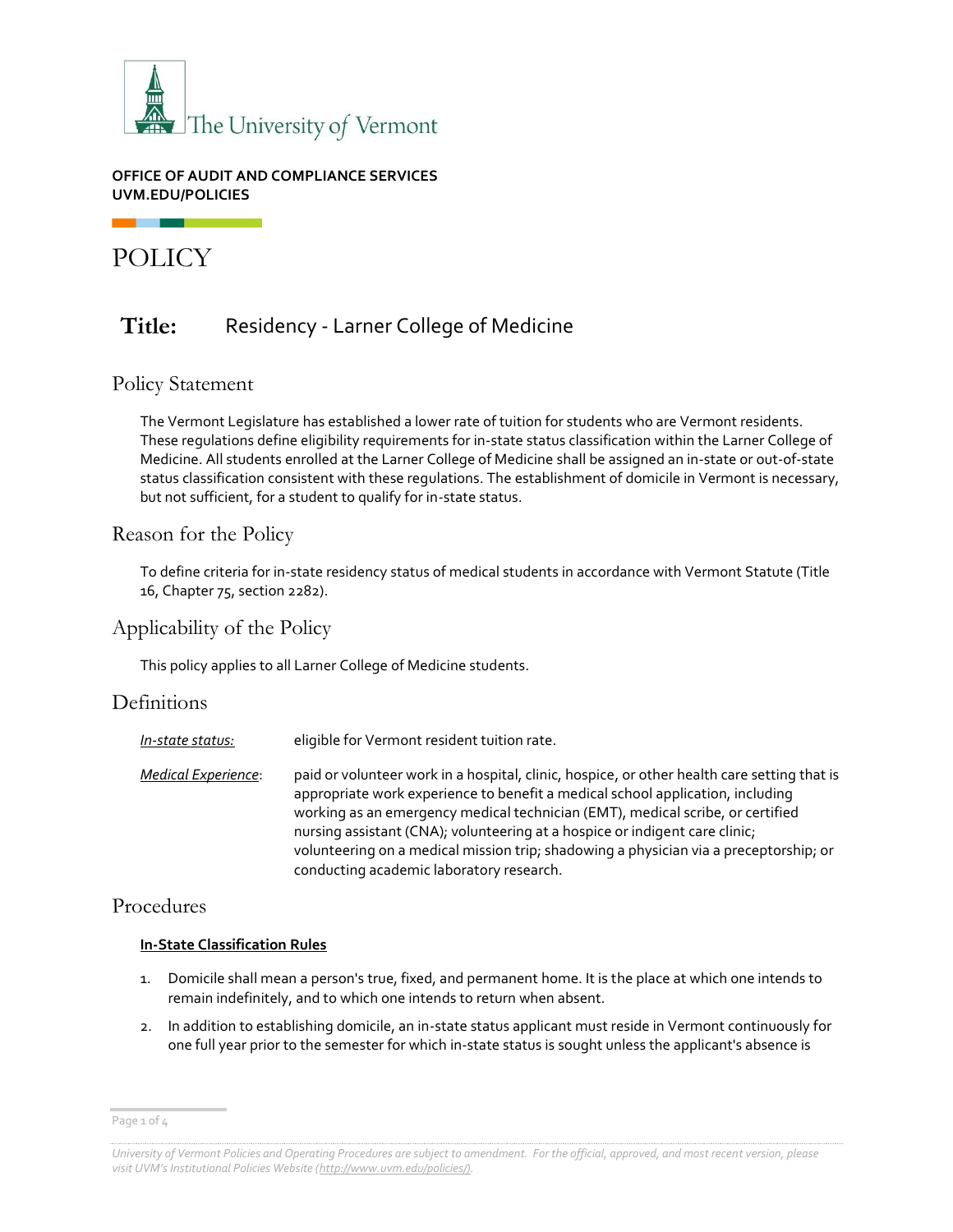temporary and for the express purpose of gaining Medical Experience, as defined herein, to support their application to the Larner College of Medicine, provided that:

- a. their absence from Vermont for the purpose of gaining Medical Experience does not exceed four academic semesters, excluding the summer term, prior to matriculation;
- b. the applicant did not take steps to establish domicile in another state, other than legally required to effectuate the Medical Experience (e.g. filing of state taxes at the resident rate); and
- c. the applicant was eligible for in-state status under UVM's [Residency](https://www.uvm.edu/sites/default/files/UVM-Policies/policies/resregs.pdf) Policy for a minimum of one full year (12 months) immediately prior to leaving Vermont to gain Medical Experience.
- 3. A residence or domicile established for the purpose of attending UVM shall not qualify a student for instate status.
- 4. An in-state status applicant who applies for admission or registers for class within one year of moving to the state shall have created a rebuttable presumption that residency in Vermont is for the purpose of attending UVM and/or acquiring in-state status for tuition purposes.
- 5. A domicile or residency classification assigned by a public or private authority other than UVM neither qualifies nor disqualifies a student for UVM in-state status. Such classification may be taken into consideration, however, in determining the student's status at UVM.
- 6. Receipt of financial support by a student from his/her family shall create a rebuttable presumption that the student's domicile is with his/her family, regardless of whether the student has reached the age of 18.
- 7. A student of parents legally separated or divorced may be granted in-state status if a noncustodial or joint custodial parent is domiciled in Vermont and has contributed more than 50 percent of financial support for at least one year prior to the semester for which in-state status is sought.
- 8. The burden of proof as to eligibility for in-state status rests with the student. Eligibility must be established by clear and convincing evidence.

Irrespective of a student's in-state status as defined in this Policy, upon submission of appropriate documentation, UVM will charge members of the armed forces, veterans, and qualifying family members thereof, the in-state tuition rate in accordance with federal law (e.g. the Higher Education Opportunity Act and 38 U.S.C. 3679(c)) and further detailed in the University's [Tuition Billing for Members of the Armed](https://www.uvm.edu/sites/default/files/UVM-Policies/policies/armedforcesbilling.pdf)  [Forces, Veterans, and their Families](https://www.uvm.edu/sites/default/files/UVM-Policies/policies/armedforcesbilling.pdf) Operating Procedure.

#### **In-State Status Classification Documentation**

- 1. The student must submit with the Application for In-State Status all relevant information.
- 2. The classification decision shall be made by the Residency Officer based upon information furnished by the student, information requested of the student, and other relevant information available consistent with University policies and procedures and legal guidelines.
- 3. Additional documents and/or verification may be requested.
- 4. The student's failure to produce information requested may adversely affect the decision for in-state status.
- 5. A student or others furnishing information may request the deletion of irrelevant private data from documents.
- 6. A determination of in-state status is valid only if a student actually enrolls for the semester in question. If a student does not enroll, they must submit a new and timely Application for In-State Status for subsequent semesters.

Page 2 of 4

*University of Vermont Policies and Operating Procedures are subject to amendment. For the official, approved, and most recent version, please visit UVM's Institutional Policies Website ([http://www.uvm.edu/policies/\).](http://www.uvm.edu/policies/)*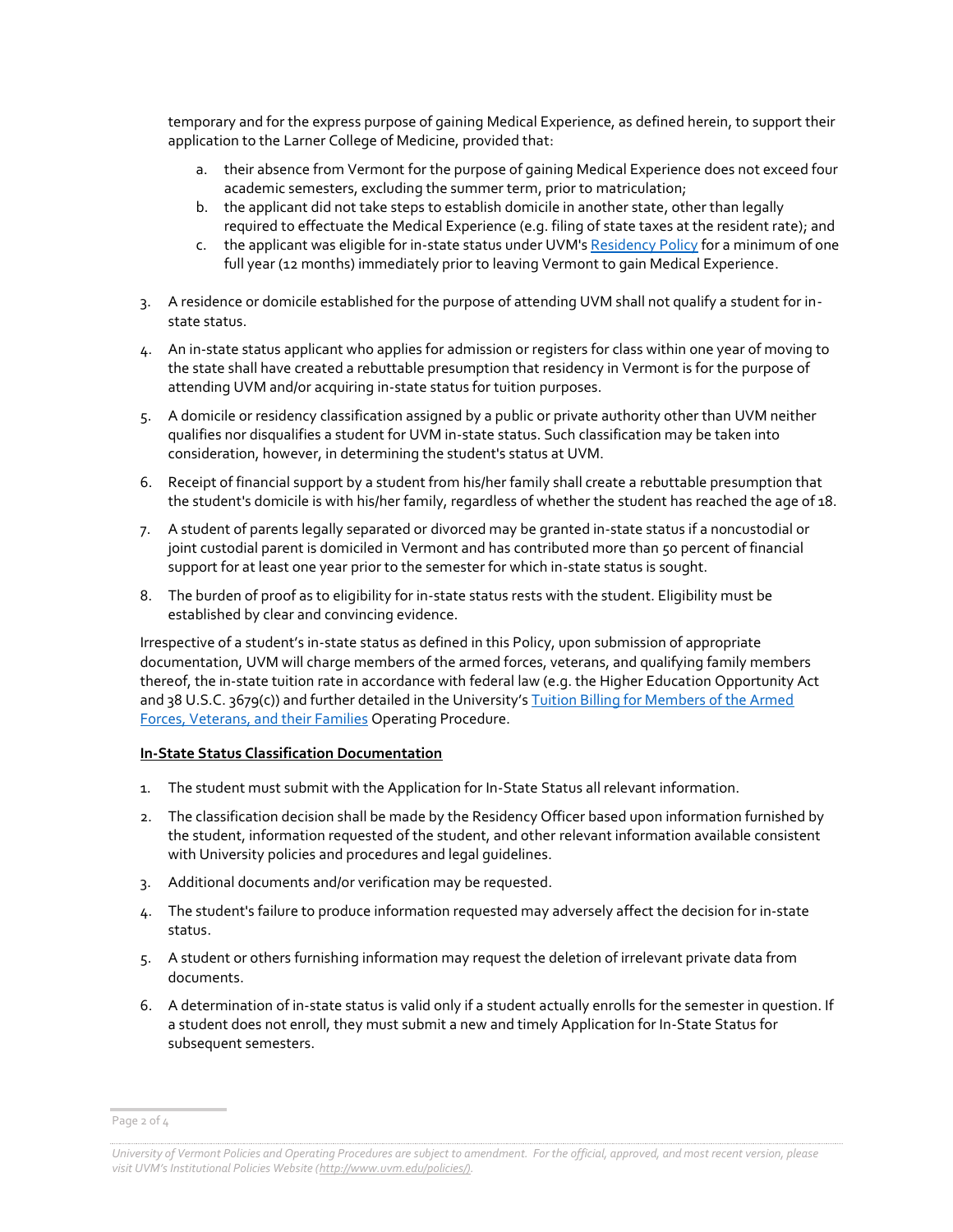#### **Appeal of In-State Status Classification**

The decision of the Residency Officer must be appealed in writing to the Residency Appellate Officer within thirty calendar days of the date of the Residency Officer's written decision. Appeal to the Residency Appellate Officer is the final internal appeal at UVM.

#### **In-State Status Reclassification**

- 1. A student who does not qualify for in-state status classification may reapply for such classification once each semester by submitting the Application for In-State Status to the Residency Officer.
- 2. In-state status reclassification becomes effective for the semester for which the successful application was made, provided that the Application for In-State Status was received on or before the last day to add/drop classes for that semester. An application may be submitted as early as 75 days in advance of the first day of classes for a semester or as requested by the Residency Officer. Approved residency reclassification will not be applied retroactively to previous terms.

#### **Re-Examination of Classification Status:**

Classification status may be re-examined upon the initiative of the Residency Officer in the exercise of sound discretion. Circumstances such as periodic enrollment may be cause for re-examination. An in-state student who leaves Vermont may be required to re-apply and re-establish residency upon returning.

## **Contacts**

**Questions concerning the daily operational interpretation of this policy should be directed to the following (in accordance with the policy elaboration and procedures):**

| Title(s)/Department(s):     | <b>Contact Information:</b> |  |
|-----------------------------|-----------------------------|--|
| Residency Officer           | Registrar@uvm.edu           |  |
|                             | $(802)$ 656-8515            |  |
| Residency Appellate Officer | Residency.Appeals@uvm.edu   |  |
|                             | $(802)$ 656-2045            |  |

# Forms/Flowcharts/Diagrams

Application [for In-State Status](https://www.uvm.edu/registrar/residency-policy)

## Related Documents/Policies

- [Residency Policy](https://www.uvm.edu/sites/default/files/UVM-Policies/policies/resregs.pdf) Undergraduate and Graduate Studies
- [Tuition Billing for Members of the Armed Forces, Veterans and their Families](https://www.uvm.edu/sites/default/files/UVM-Policies/policies/armedforcesbilling.pdf)

## Regulatory References/Citations

- Higher Education Opportunity Act and 38 U.S.C. 3679(c)
- Vermont Statute (Title 16, Chapter 75, section 2282)

# Training/Education

Training will be provided on an as-needed basis as determined by the Approval Authority or the Responsible Official.

Page 3 of 4

*University of Vermont Policies and Operating Procedures are subject to amendment. For the official, approved, and most recent version, please visit UVM's Institutional Policies Website ([http://www.uvm.edu/policies/\).](http://www.uvm.edu/policies/)*